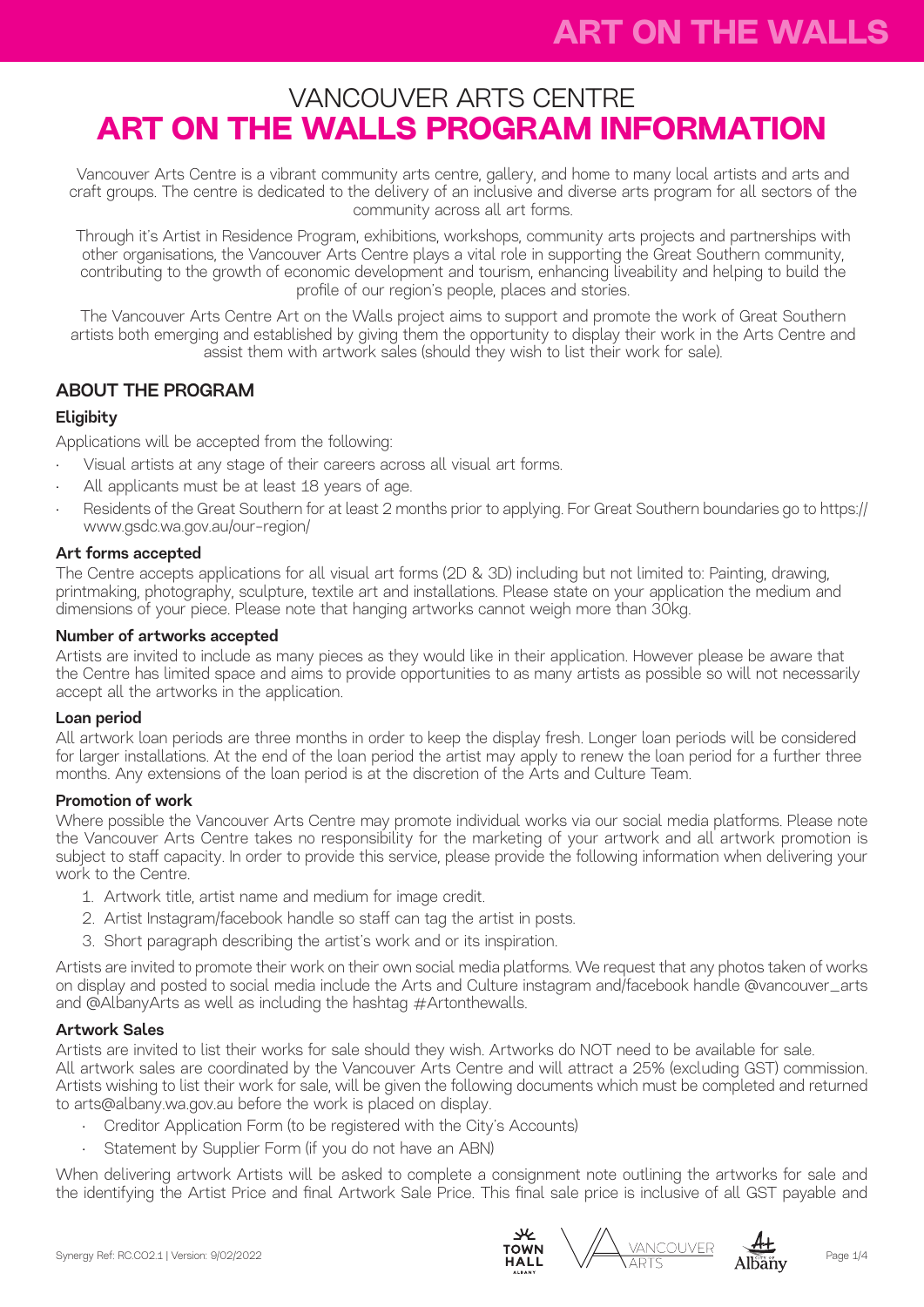commission fee. the Artwork Sale Price can be calculated as follows:

(Artist price (the price artist receives in hand for sale) + 25% commission) + 10%GST = Artwork Sale Price

For example: if the artist would like to receive \$100 for a painting then the Artwork Sale Price would be:

\$100(artist price) + \$25 (25% commission) = \$125 + \$12.50 (10% GST) = \$137.50 (Artwork sale price)

*An easy way to calculate the Artwork Sale Price is to multiply the Artist Price by a factor of 1.375 e.g. \$100 x 1.375 = \$137.50*

Packaging and freight is available at the Artwork Purchaser's cost. A standard \$60 administration charge will be implemented by the VAC to cover packaging and preparation. Staff will obtain a quote for freight to a potential purchaser at the time of sale if necessary.

## The Artist will be notified via email of any artwork sales. It is then the responsibility of the Artist to issue a Tax invoice to the Vancouver Arts Centre for payment of artwork sold.

# HOW TO GET YOUR ART ON DISPLAY

- 1. Complete and return the Art on the Walls Application form including all relevant attachments to the Arts and Culture Team via email (arts@albany.wa.gov.au) or in person at the Vancouver Arts Centre.
- 2. The Arts and Culture Team will review your submission. Once an application form has been submitted you will receive an email confirmation within 5 business days. If you do not receive a confirmation, please contact the Vancouver Arts Centre on (08) 6820 3740.
- 3. The Arts and Culture Team will advise you on the success of your application within 4 weeks of receipt of your application, and if successful an appointment will be made with you for delivery of your work.
- 4. You deliver artwork to the Vancouver Arts Centre *(Please note: All hanging artwork must be fitted with D rings and securely fastened 5cm from the top of the artwork to be ready for display. Artwork will not be hung from wires or cords attached to the artwork),* complete an artwork consignment note and the Arts and Culture Team will do a condition report.
- 5. Your artwork is put on display!





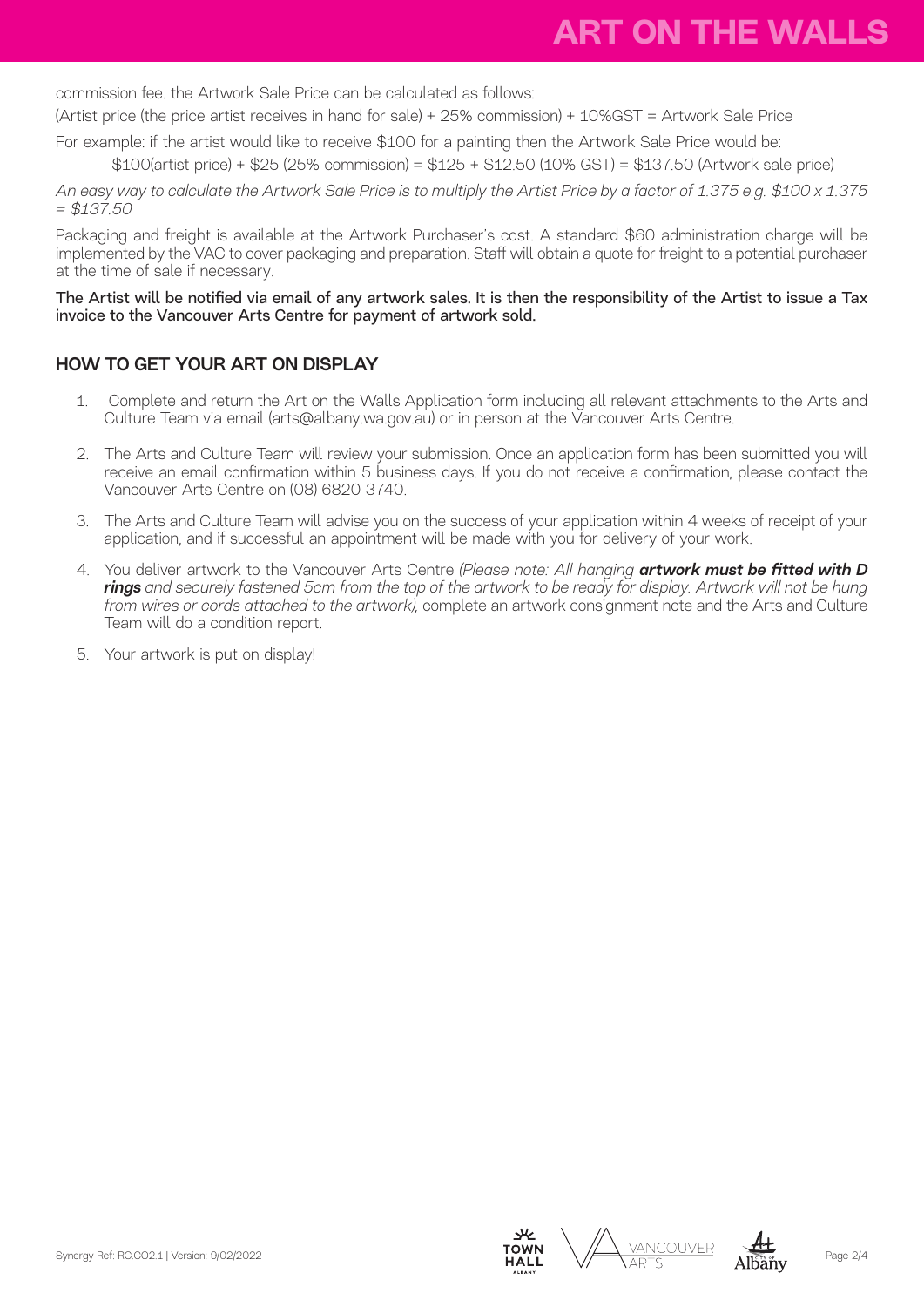### ARTWORK CONDITION

All artworks on display will be approved by the Arts and Culture Team who retain the right to refuse any products.

All painted artworks need to be dry prior to delivery.

Artworks deemed to be offensive or malicious in content will be ineligible for presentation.

All hanging artwork must be fitted with D rings and securely fastened 5cm from the top of the artwork to be ready for display. Artwork will not be hung from wires or cords attached to the artwork.

The Vancouver Arts Centre will not display artwork received in a broken or damaged condition. To ensure that the condition of each work has not deteriorated during the period of the loan, the condition of each artwork, including the frame, will be assessed when received at the Vancouver Arts Centre and prior to its return at the conclusion of the exhibition.

#### PRESENTATION OF ARTWORK

The appearance of the Vancouver Arts Centre is curated by the Arts and Culture Team. The hanging and presentation of artwork within this space is at their discretion. The Arts and Culture Team retain the rights to refuse any artworks and replace artworks on the walls at anytime.

#### LOAN PERIOD

All artwork loan periods are three months. Any extensions of the loan period is at the discretion of the Arts and Culture Team.

#### DELIVERY/COLLECTION OF ARTWORKS

Delivery and collection of works to the Vancouver Arts Centre is the responsibility of the Artist.

All artworks must be collected within five business days following the end of the loan period.

Artists who regularly fail to collect their work within five business days following the hire period, or cause undue inconvenience to Vancouver Arts Centre staff may be refused applications to hire in future.

#### CARE AND PROTECTION OF ARTWORK

The handling and hanging of artworks will be carried out by personnel trained in the safe handling of artworks.

The Arts and Culture team will take all reasonable care to ensure the safety of the artwork whilst it is in their care.

#### FEE

There is no fee payable to the Artist for the loan of the artwork/s.

#### SALE OF ARTWORK

On delivery of artwork Lender will notify the Vancouver Arts Centre whether they wish to list artwork for sale.

Artworks do NOT need to be available for sale.

If listed for sale the Lender will need to complete the following forms and return to the Vancouver Arts Centre before the sale can be arranged.

1. Creditors Application form\* and;

2. Australian Tax Office Statement by Supplier form*\*\** 

All artwork sales coordinated by the Vancouver Arts Centre will attract a 25% (excluding GST) commission.

Upon the sale of the artwork the Arts & Culture team will notify the Artist who will then be required to submit an invoice for the total Artist Price of the Artworks sold.

*\* Does not apply if the Lender is already a registered creditor with the City of Albany* 

*\*\* Does not apply if the supplier possesses an ABN*

#### LOSS OR DAMAGE

Vancouver Arts Centre will assume responsibility for artworks lost, stolen or damaged while in its possession.

Products will be covered for insurance only from the point that they have safely arrived at the Vancouver Arts Centre until the end of the hire period.

In the event of loss or damage that cannot be restored, the Artist shall receive the same amount as if the artwork had been sold at the retail price.

The Artist is responsible for their own insurance during delivery and collection of the product to the Vancouver Arts Centre.

#### **PROMOTION**

The artist grants to the City of Albany a non-exclusive license to reproduce the work in material form, to photograph, publish and or communicate to the public for the purposes of marketing, publicity, education and publication uses, in all media, including but not limited to electronic/digital, broadcasting and print media in perpetuity.

#### **TERMINATION**

Either party may terminate the loan period in writing at any time. Notification of termination by the Arts and Culture Team or the Artist. must occur via written notification by either party. Collection of a product can occur five (5) working days from the receipt of such notification, and arrangements must be made with the Arts and Culture Team beforehand.